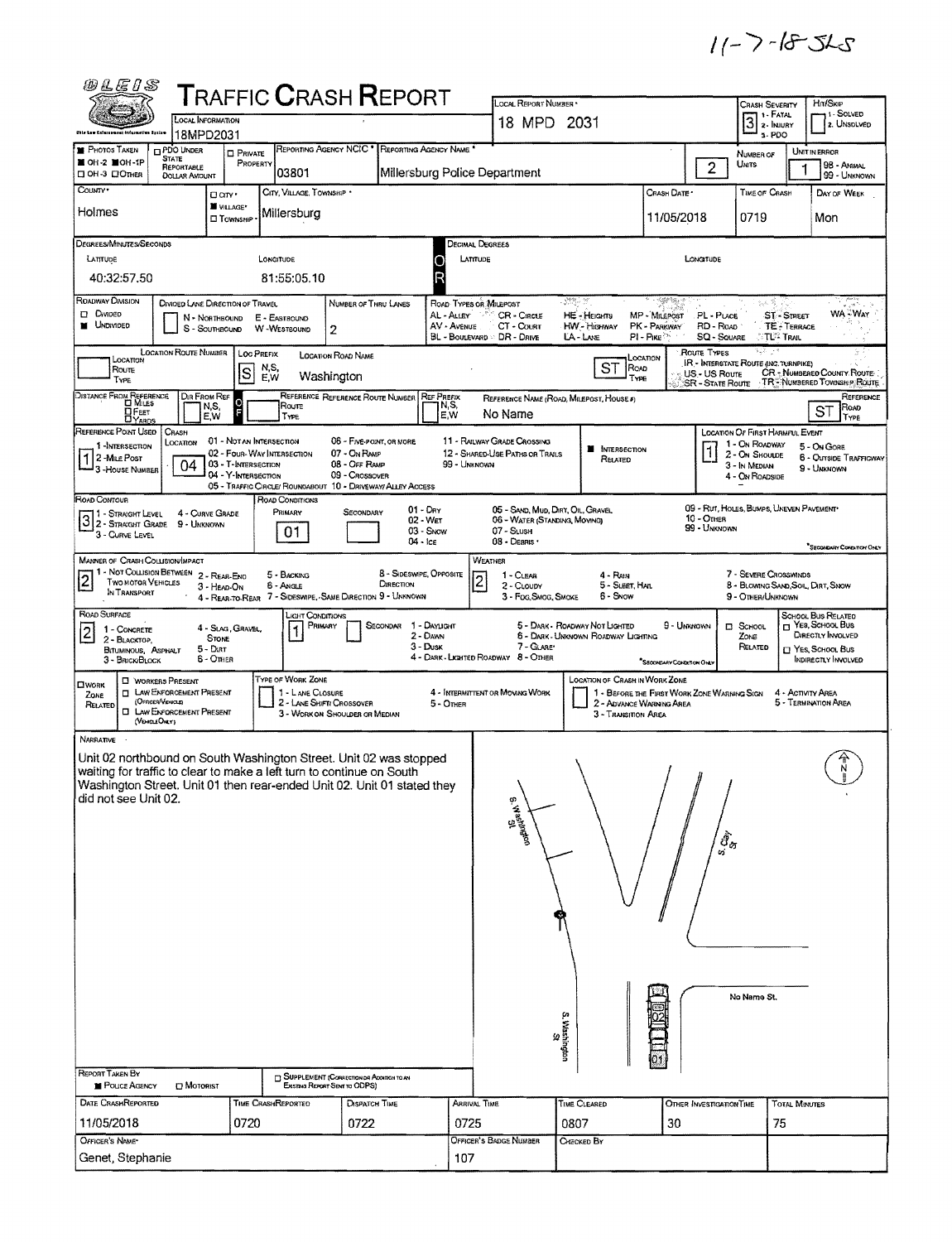|                                           | LINIT                                                                                   |                                                                                |                                                                                                  |                                                                       |                                                                  | LOCAL REPORT NUMBER                                                     |                                                                                                                                                                                                                |
|-------------------------------------------|-----------------------------------------------------------------------------------------|--------------------------------------------------------------------------------|--------------------------------------------------------------------------------------------------|-----------------------------------------------------------------------|------------------------------------------------------------------|-------------------------------------------------------------------------|----------------------------------------------------------------------------------------------------------------------------------------------------------------------------------------------------------------|
|                                           |                                                                                         |                                                                                |                                                                                                  |                                                                       |                                                                  | 18 MPD 2031                                                             |                                                                                                                                                                                                                |
| UNIT NUMBER                               |                                                                                         | OWNER NAME: LAST, FIRST, MIDDLE ( C SAME AS DRIVER )                           |                                                                                                  |                                                                       | OWNER PHONE NUMBER                                               | <b>DAMAGE SCALE</b>                                                     | <b>DAMAGE AREA</b>                                                                                                                                                                                             |
|                                           | Loper, John, P                                                                          |                                                                                |                                                                                                  |                                                                       |                                                                  | $\vert 4 \vert$                                                         | FRONT                                                                                                                                                                                                          |
| OWNER ADDRESS: CITY, STATE, ZIP           |                                                                                         | <b>CISAME AS DRIVER 1</b>                                                      |                                                                                                  |                                                                       |                                                                  | 1 - None                                                                | о                                                                                                                                                                                                              |
|                                           | 40035 CR 33, Warsaw, OH, 43844                                                          |                                                                                |                                                                                                  |                                                                       |                                                                  |                                                                         |                                                                                                                                                                                                                |
| LP STATE LICENSE PLATE NUMBER             |                                                                                         |                                                                                | Vehicle Identification Number                                                                    |                                                                       | # Occupants                                                      | 2 - MINOR                                                               |                                                                                                                                                                                                                |
| ОН                                        | HLF1710                                                                                 |                                                                                | 1N6AD09W28C423203                                                                                |                                                                       |                                                                  | 2.<br>3 - FUNCTIONAL                                                    | α<br>г                                                                                                                                                                                                         |
| <b>VEHICLE YEAR</b>                       | <b>VEHICLE MAKE</b>                                                                     |                                                                                | VEHICLE MODEL                                                                                    |                                                                       | <b>VEHICLE COLOR</b>                                             | 4 - DISABUNG                                                            |                                                                                                                                                                                                                |
| 2008<br>PROOF OF                          | Nissan<br><b>INSURANCE COMPANY</b>                                                      |                                                                                | Frontier<br>POLICY NUMBER                                                                        | TOWED BY                                                              | WHI                                                              |                                                                         | α<br>ά                                                                                                                                                                                                         |
| INSURANCE<br>SHOWN                        | State Farm                                                                              |                                                                                | 9756651-E31-35                                                                                   |                                                                       |                                                                  | 9 - Unknown                                                             | $\Box$                                                                                                                                                                                                         |
|                                           | CARRIER NAME, ADDRESS, CITY, STATE, ZIP                                                 |                                                                                |                                                                                                  |                                                                       |                                                                  |                                                                         | <b>CARRIER PHONE</b>                                                                                                                                                                                           |
|                                           |                                                                                         |                                                                                |                                                                                                  |                                                                       |                                                                  |                                                                         |                                                                                                                                                                                                                |
| US DOT                                    |                                                                                         | VEHICLE WEIGHT GVWR/GCWR<br>1 - LESS THAN OR EQUAL TO 10K LBS                  | Cargo Body Type<br>101 - No Cargo Booy Type/Not Applicasi, 09 - Pole                             |                                                                       |                                                                  | Trafficway Description<br>1 - Two-Way, Not Divideo                      |                                                                                                                                                                                                                |
| HM PLACARD ID NO.                         |                                                                                         | 2 - 10,001 то 26,000к Las<br>3 - MORE THAN 26,000K LBS.                        | 01<br>02 - Bus/Van (9-15 Seats, Inc Driver)<br>03 - Bus (16+ Seats, Inc DRIVER)                  | 10 - CARGO TANK<br>11 - FLAT BED<br>$12 - D$ uMP                      |                                                                  | 7 2 - T WO-WAY, NOT DIVIDED, CONTINUOUS LEFT TURN LANE                  | 3 - Two-Way, Divided, Unprotected (Painted or Grass >4Ft.) Media                                                                                                                                               |
|                                           |                                                                                         | <b>HAZARDOUS MATERIAL</b>                                                      | 04 - VEHICLE TOWING ANOTHER VEHICLE<br>05 - LOGGING<br>06 - INTERMODAL CONTAINER CHASIS          | 13 - CONCRETE MIXER                                                   |                                                                  | 4 - Two-Way, Divided, Positive Median Barrier<br>5 - ONE-WAY TRAFFICWAY |                                                                                                                                                                                                                |
|                                           | <b>HM CLASS</b><br><b>CI RELATED</b><br>NUMBER                                          |                                                                                | 07 - CARGO VAN/ENCLOSED BOX<br>08 - GRAIN, CHIPS, GRAVEL                                         | 14 - AUTO TRANSPORTER<br>15 - GARBAGE /REFUSE<br>99 - OTHER/LINKNOWN  | <b>CI HIT / SKIP UNIT</b>                                        |                                                                         |                                                                                                                                                                                                                |
|                                           | NON-MOTORIST LOCATION PRIOR TO IMPACT                                                   | Type or Use                                                                    | UNIT TYPE                                                                                        |                                                                       |                                                                  |                                                                         |                                                                                                                                                                                                                |
|                                           | 01 - INTERSECTION - MARKED CROSSWAL<br>02 - INTERSECTION NO CROSSWALK                   | $\mathbf{1}$                                                                   | 07<br>01 - Sub COMPACT                                                                           |                                                                       |                                                                  |                                                                         | PASSENGER VEHICLES (LESS THAN PRASSENGERS MEDIMEANY TRUCKS OR COMBO UNTS > 10KLBS BUS/VANLIMO(9 OR MORE INCLUDING DRIVER)<br>13 - SINGLE UNIT TRUCK OR VAN ZAXLE, 6 TIRES 21 - BUS/VAN (9-15 SEATS, INC DANCR) |
|                                           | 03 - INTERSECTION OTHER<br>04 - MIDBLOCK - MARKED CROSSWALK                             | 1 - PERSONAL                                                                   | 02 - COMPACT<br>99 - UNKNOWN 03 - MID SIZE                                                       |                                                                       | 14 - SINGLE UNIT TRUCK: 3+ AXLES                                 |                                                                         | 22 - Bus (16+ Sexts, Inc Driver)                                                                                                                                                                               |
|                                           | 05 - TRAVEL LANE - OTHER LOCATION<br>06 - BICYCLE LANE                                  | 2 - COMMERCIAL                                                                 | OR HIT/SKIP<br>04 - FULL SIZE                                                                    |                                                                       | 15 - SINGLE UNIT TRUCK/ TRAILER<br>16 - TRUCK/TRACTOR (BOBTAIL)  |                                                                         | NON-MOTORIST<br>23 - ANIMAL WITH RIDER                                                                                                                                                                         |
|                                           | 07 - SHOULDER/ROADSIDE<br>08 - SIDEWALK                                                 | 3 - GOVERNMENT                                                                 | 05 MINIVAN<br>06 - SPORT UTILITY VEHICLE<br>07 - Pickup                                          |                                                                       | 17 - TRACTOR/SEMI-TRAILER<br>18 - TRACTOR/DOUBLE                 |                                                                         | 24 - ANIMAL WITH BUGGY, WAGON, SURREY<br>25 - BICYCLE/PEDACYCLIST                                                                                                                                              |
|                                           | 09 - MEDIAN CROSSING ISLAND<br>10 - Drive way Access                                    | <b>TIN EMERGENCY</b>                                                           | $08 - V_{AN}$<br>09 - Motorcycle                                                                 |                                                                       | 19 - TRACTOR/TRIPLES<br>20 - OTHER MED/HEAVY VEHICLE             |                                                                         | 26 - PEDESTRIAN/SKATER<br>27 - OTHER NON-MOTORIST                                                                                                                                                              |
|                                           | 11 - SHARED-USE PATH OR TRAIL<br>12 - NON-TRAFFICWAY AREA                               | RESPONSE                                                                       | 10 - MOTORIZED BICYCLE<br><b>11 - SNOWMOBILE/ATV</b>                                             |                                                                       | HAS HM PLACARD                                                   |                                                                         |                                                                                                                                                                                                                |
|                                           | 99 - OTHER/UNKNOWN                                                                      |                                                                                | 12 - OTHER PASSENGER VEHICLE                                                                     |                                                                       |                                                                  |                                                                         |                                                                                                                                                                                                                |
| SPECIAL FUNCTION 01 - NONE                | 02 - Тахі                                                                               | 09 - AMBULANCE<br>$10 -$ Fire                                                  | 17 - FARM VEHICLE<br>18 - FARM EQUIPMENT                                                         | MOST DAMAGED AREA<br>01 - None                                        | 08 - LEFT SIDE                                                   | 99 - Unknown                                                            | ACTION<br>1 1 - Non-Contact                                                                                                                                                                                    |
| 01                                        | 03 - RENTAL TRUCK (OVER 10K UBS)<br>04 - Bus - School (Puslic or Private) 12 - Military | 11 - HIGHWAY/MAINTENANCE                                                       | 19 - Мотовноме<br>20 - GOLF CART                                                                 | 02<br>02 - CENTER FRONT<br>03 - Right Front                           | 09 - LEFT FRONT<br>10 - TOP AND WINDOWS                          |                                                                         | $\overline{3}$<br>2 - Non-Collision<br>3 - STRIKING                                                                                                                                                            |
|                                           | 05 - Bus Transit<br>06 - Bus - Charter                                                  | 13 - Pouce<br>14 - Pusuc Unury                                                 | 21 - Tran<br>22 - OTHER (EXPLAININ NARRATIVE)                                                    | <b>IMPACT ARE 04 - RIGHT SIDE</b><br>05 - RIGHT REAR                  | 11 - UNDERCARRIAGE<br>12 - LOAD/TRAILER                          |                                                                         | 4 - STRUCK<br>5 - STRIKING/STRUCK                                                                                                                                                                              |
|                                           | 07 - Bus - SHUTTLE<br>08 - Bus - Other                                                  | 15 - OTHER GOVERNMENT<br>16 - CONSTRUCTION EOIP.                               |                                                                                                  | 02<br>06 - REAR CENTER<br>07 - LEFT REAR                              | 13 - TOTAL (ALL AREAS)<br>14 - Отнев                             |                                                                         | 9 - UNKNOWN                                                                                                                                                                                                    |
| PRE- CRASH ACTIONS                        |                                                                                         |                                                                                |                                                                                                  |                                                                       |                                                                  |                                                                         |                                                                                                                                                                                                                |
| 01                                        | MOTORIST<br>01 - STRAIGHT AHEAD                                                         | 07 - MAKING U-TURN                                                             | 13 - NEGOTIATING A CURVE                                                                         | NON-MOTORIST                                                          | 15 - ENTERING OR CROSSING SPECIFIED LOCATIO                      |                                                                         | 21 - OTHER NON-MOTORIST ACTION                                                                                                                                                                                 |
|                                           | 02 - BACKING<br>03 - CHANGING LANES                                                     | 08 - ENTERING TRAFFIC LANE<br>09 - LEAVING TRAFFIC LANE                        | 14 - OTHER MOTORIST ACTIO                                                                        |                                                                       | 16 - WALKING, RUNNING, JOGGING, PLAYING, CYCLING<br>17 - WORKING |                                                                         |                                                                                                                                                                                                                |
| 99 - UNKNOWN                              | 04 - OVERTAKING/PASSING<br>05 - MAKING RIGHT TURN                                       | 10 - PARKED                                                                    | 11 - SLOWING OR STOPPED IN TRAFFIC                                                               |                                                                       | 18 - PUSHING VEHICLE<br>19 - APPROACHING OR LEAVING VEHICLE      |                                                                         |                                                                                                                                                                                                                |
|                                           | 06 - MAKING LEFT TURN                                                                   | 12 - DRIVERLESS                                                                |                                                                                                  |                                                                       | 20 - Standing                                                    |                                                                         |                                                                                                                                                                                                                |
|                                           | MOTORIST                                                                                |                                                                                |                                                                                                  | Non-Motorist                                                          |                                                                  | <b>VEHICLE DEFECTS</b>                                                  | 01 - TURN SIGNALS                                                                                                                                                                                              |
| Contributing Circumstance<br>PRIMARY      |                                                                                         |                                                                                | 11 - IMPROPER BACKING<br>12 - IMPROPER START FROM PARKED POSITION                                | <b>22 - NONE</b>                                                      |                                                                  |                                                                         | 02 - HEAD LAMPS                                                                                                                                                                                                |
| 09                                        | $01 - None$<br>02 - FAILURE TO YIELD                                                    |                                                                                |                                                                                                  | 23 - IMPROPER CROSSING                                                |                                                                  |                                                                         | 03 - TAIL LAMPS                                                                                                                                                                                                |
|                                           | 03 - RAN RED LIGHT<br>04 - RAN STOP SIGN                                                |                                                                                | 13 - Stopped or Parked LLEGALLY<br>14 - OPERATING VEHICLE IN NEGLIGENT MANINER                   | 24 - DARTING                                                          | 25 - LYING AND/OR LLEGALLY IN ROADWAY                            |                                                                         | 04 - BRAKES<br>05 - STEERING                                                                                                                                                                                   |
| <b>SECONDARY</b>                          | 05 - Excerped Speen Limit<br>06 - UNSAFE SPEED                                          |                                                                                | 15 - SWERING TO AVOID (DUE TO EXTERNAL CONDITIONS)<br>16 - WRONG SIDE/WRONG WAY                  | 26 - FALURE TO YIELD RIGHT OF WAY<br>27 - Not Visible (DARK CLOTHING) |                                                                  |                                                                         | 06 - TIRE BLOWOUT<br>07 - WORN OR SUCK TIRES                                                                                                                                                                   |
|                                           | 07 - IMPROPER TURN<br>08 - LEFT OF CENTER                                               |                                                                                | 17 - FALURE TO CONTROL<br>18 - VISION OBSTRUCTION                                                | 28 - Inattentive<br>29 - FAILURE TO OBEY TRAFFIC SIGNS                |                                                                  |                                                                         | 09 - MOTOR TROUBLE                                                                                                                                                                                             |
| 99 - UNKNOWN                              | 09 - Followed Too CloselwACDA<br>10 - IMPROPER LANE CHANGE                              |                                                                                | 19 - OPERATING DEFECTIVE EQUIPMENT<br>20 - LOAD SHIFTING/FALLING/SPILLING                        | /SIGNALS/OFFICER<br>30 - WRONG SIDE OF THE ROAD                       |                                                                  |                                                                         | 11 - OTHER DEFECTS                                                                                                                                                                                             |
|                                           | <b>PASSING OFF ROAD</b>                                                                 |                                                                                | 21 - OTHER IMPROPER ACTION                                                                       | 31 - OTHER NON-MOTORIST ACTION                                        |                                                                  |                                                                         |                                                                                                                                                                                                                |
| <b>SEQUENCE OF EVENTS</b>                 |                                                                                         | 5<br>6                                                                         | NON-COLLISION EVENTS<br>01 - OVERTURN/ROLLOVER                                                   | 06 - EQUIPMENT FAILURE                                                |                                                                  | 10 - Cross Median                                                       |                                                                                                                                                                                                                |
| 20<br>FIRST                               | Most                                                                                    |                                                                                | 02 - FIRE/EXPLOSION<br>03 - IMMERSION                                                            | 07 - SEPARATION OF UNITS                                              | (BLOWN TIRE, BRAKE FAILURE, ETC)                                 | 11 - Cross Center Line<br>OPPOSITE DIRECTION OF TRAVEL                  |                                                                                                                                                                                                                |
| HARMFUL <sup>1</sup><br>EVENT             | HARMFUL <sup>1</sup><br><b>EVENT</b>                                                    | 99 - Unknown                                                                   | 04 - JACKKNIFE<br>05 - CARGO/EQUIPMENT LOSS OR SHIFT                                             | 08 - RAN OFF ROAD RIGHT<br>09 - RAN OFF ROAD LEFT                     |                                                                  | 12 - DOWNHELL RUNAWAY<br>13 - OTHER NON-COLLISION                       |                                                                                                                                                                                                                |
|                                           |                                                                                         |                                                                                | COLLISION WITH FIXED, OBJECT                                                                     |                                                                       |                                                                  |                                                                         |                                                                                                                                                                                                                |
| 14 - PEDESTRIAN                           | COLLISION WITH PERSON. VEHICLE OR OBJECT NOT FIXED                                      | 21 - PARKED MOTOR VEHICLE                                                      | 25 - Impact Attenuator/Crash Cushion 33 - Median Cable Barrier<br>26 - BRIDGE OVERHEAD STRUCTURE |                                                                       | 34 - MEDIAN GUARDRAIL BARRIER                                    | 41 - OTHER POST, POLE<br>OR SUPPORT                                     | 48 - TREE<br>49 - Fire Hydrant                                                                                                                                                                                 |
| 15 - PEDALCYCLE<br>17 - Animal - Farm     | 16 - RAILWAY VEHICLE (TRAIN, ENGINE)                                                    | 22 - WORK ZONE MAINTENANCE EQUIPMENT<br>23 - STRUCK BY FALLING, SHIFTING CARGO | 27 - BRIDGE PIER OR ABUTMENT<br>28 - BRIDGE PARAPET                                              |                                                                       | 35 - MEDIAN CONCRETE BARRIER<br>36 - MEDIAN OTHER BARRIER        | 42 - CULVERT<br>43 - Curs                                               | EQUIPMENT                                                                                                                                                                                                      |
| 18 - Animal - Deer<br>19 - Animal - Other |                                                                                         | OR ANYTHING SET IN MOTION BY A<br><b>MOTOR VEHICLE</b>                         | 29 - BRIDGE RAIL<br>30 - GUARDRAIL FACE<br>31 - GUARDRAILEND                                     | 37 - TRAFFIC SIGN POST<br>38 - OVERHEAD SIGN POST                     | 39 - LIGHT/LUMINARIES SUPPORT                                    | 44 - Олсн<br>45 - EMBANKMENT<br>46 - FENCE                              | 52 - OTHER FIXED OBJECT                                                                                                                                                                                        |
|                                           | 20 - MOTOR VEHICLE IN TRANSPORT                                                         | 24 - OTHER MOVABLE OBJECT                                                      | 32 - PORTABLE BARRIER                                                                            | 40 - Unury Pole                                                       |                                                                  | 47 - MAILBOX                                                            |                                                                                                                                                                                                                |
| UNIT SPEED                                | POSTED SPEED                                                                            | TRAFFIC CONTROL                                                                |                                                                                                  |                                                                       | UNIT DIRECTION                                                   | 1 - North                                                               | 5 - NORTHEAST                                                                                                                                                                                                  |
| 35                                        | 35                                                                                      | 01 - No CONTROLS<br>12<br>02 - Stop Ston                                       | 07 - RAILROAD CROSSBUCKS<br>08 - RAILROAD FLASHERS                                               | 13 - Crosswalk Lines<br>14 - WALK/DON'T WALK                          |                                                                  | То<br>2 - South<br>3 - East                                             | 08 - TRALER EQUIPMENT DEFECTIVE<br>10 - DISASLED FROM PRIOR ACCIDENT<br>50 - WORK ZONE MAINTENANCE<br>51 - WALL BUILDING, TUNNEL<br>9 - UNKNOWN<br>6 - Northwest<br>7 - Southeast                              |
| STATED                                    |                                                                                         | 03 - YIELD Stav<br>04 - TRAFFIC SIGNAL<br>05 - TRAFFIC FLASHERS                | 09 - RALROAD GATES<br>10 - COSTRUCTION BARRICADE<br>11 - PERSON (FLAGGER, OFFICER                | 15 - O THER<br>16 - Not Reported                                      |                                                                  | 4 - West                                                                | 8 - Southwest                                                                                                                                                                                                  |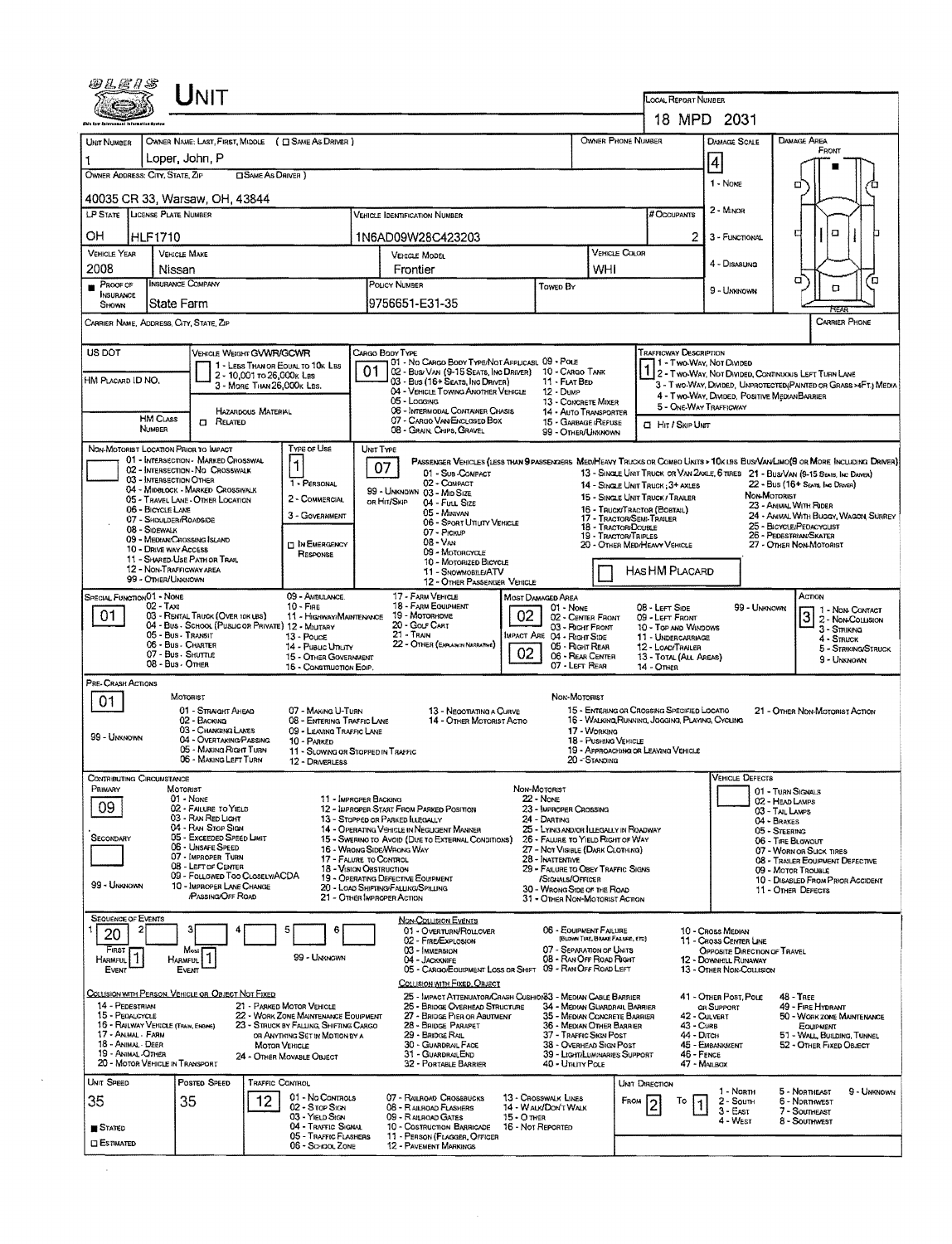|                                                           | UNIT                                                                                                         |                                                                          |                                                                                                 |                                                               |                                                                                            |                                         |                                                                                                 |                                                        |                                                                                                                             |
|-----------------------------------------------------------|--------------------------------------------------------------------------------------------------------------|--------------------------------------------------------------------------|-------------------------------------------------------------------------------------------------|---------------------------------------------------------------|--------------------------------------------------------------------------------------------|-----------------------------------------|-------------------------------------------------------------------------------------------------|--------------------------------------------------------|-----------------------------------------------------------------------------------------------------------------------------|
|                                                           |                                                                                                              |                                                                          |                                                                                                 |                                                               |                                                                                            |                                         | <b>LOCAL REPORT NUMBER</b>                                                                      | 18 MPD 2031                                            |                                                                                                                             |
| UNIT NUMBER                                               | OWNER NAME: LAST, FIRST, MIDDLE ( C SAME AS DRIVER )                                                         |                                                                          |                                                                                                 |                                                               |                                                                                            |                                         | <b>OWNER PHONE NUMBER</b>                                                                       | DAMAGE SCALE                                           | DAMAGE AREA                                                                                                                 |
| $\overline{2}$                                            | Hart, Johnathon,                                                                                             |                                                                          |                                                                                                 |                                                               |                                                                                            |                                         |                                                                                                 |                                                        | FRONT                                                                                                                       |
| OWNER ADDRESS: CITY, STATE, ZIP                           |                                                                                                              | <b>CISAME AS DRIVER</b> )                                                |                                                                                                 |                                                               |                                                                                            |                                         |                                                                                                 | 4                                                      | П                                                                                                                           |
|                                                           | 2527 SR 83, Millersburg, OH, 44654                                                                           |                                                                          |                                                                                                 |                                                               |                                                                                            |                                         |                                                                                                 | $1 - \text{NowE}$                                      | □                                                                                                                           |
| LP STATE LICENSE PLATE NUMBER                             |                                                                                                              |                                                                          | <b>VEHICLE IDENTIFICATION NUMBER</b>                                                            |                                                               |                                                                                            |                                         | # Occupants                                                                                     | 2 - MINOR                                              |                                                                                                                             |
| OН<br><b>HAVE9367</b>                                     |                                                                                                              |                                                                          | 5XYPGDA30HG230492                                                                               |                                                               |                                                                                            |                                         | 3                                                                                               | 3 - FUNCTIONAL                                         | $\Box$<br>г                                                                                                                 |
| <b>VEHICLE YEAR</b><br>2017                               | <b>VEHICLE MAKE</b>                                                                                          |                                                                          | VEHICLE MODEL                                                                                   |                                                               |                                                                                            | VEHICLE COLOR                           |                                                                                                 | 4 - Disabung                                           |                                                                                                                             |
| <b>PROOF OF</b>                                           | Kia Motors Corporation<br>INSURANCE COMPANY                                                                  |                                                                          | Sorento<br>POLICY NUMBER                                                                        |                                                               | Toweo By                                                                                   | MAR                                     |                                                                                                 |                                                        | о                                                                                                                           |
| INSURANCE<br>SHOWN                                        | State Farm                                                                                                   |                                                                          | 9347786C08-35                                                                                   |                                                               |                                                                                            |                                         |                                                                                                 | 9 - UNKNOWN                                            |                                                                                                                             |
| CARRIER NAME, ADDRESS, CITY, STATE, ZIP                   |                                                                                                              |                                                                          |                                                                                                 |                                                               |                                                                                            |                                         |                                                                                                 |                                                        | <b>CARRIER PHONE</b>                                                                                                        |
| US DOT                                                    | VEHICLE WEIGHT GVWR/GCWR                                                                                     |                                                                          | CARGO BODY TYPE                                                                                 |                                                               |                                                                                            |                                         | <b>TRAFFICWAY DESCRIPTION</b>                                                                   |                                                        |                                                                                                                             |
|                                                           |                                                                                                              | 1 - LESS THAN OR EQUAL TO 10K LBS<br>2 - 10,001 to 26,000k Las           | 01.<br>02 - Bus/Van (9-15 Seats, Inc Driver) 10 - Cargo Tank                                    | 01 - No CARGO BODY TYPE/NOT APPLICABL 09 - POLE               |                                                                                            |                                         |                                                                                                 | 1 - Two-Way, Not Divided                               | 12 - TWO-WAY, NOT DIVIDED, CONTINUOUS LEFT TURN LANE                                                                        |
| HM PLACARD ID NO.                                         |                                                                                                              | 3 - MORE THAN 26,000K LBS.                                               | 03 - Bus (16+ Seats, Inc Driver)<br>04 - VEHICLE TOWING ANOTHER VEHICLE                         |                                                               | 11 - FLAT BED<br>12 - Duse                                                                 |                                         |                                                                                                 |                                                        | 3 - T WO-WAY, DIMDED, UNPROTECTED (PAINTED OR GRASS >4FT.) MEDIA<br>4 - Two-Way, Divided, Positive MedianBarrier            |
| <b>HM CLASS</b>                                           | HAZARDOUS MATERIAL<br>$\Box$ RELATED                                                                         |                                                                          | 05 - Logging<br>06 - INTERMODAL CONTAINER CHASIS<br>07 - CARGO VAN ENCLOSED BOX                 |                                                               | 13 - CONCRETE MIXER<br>14 - AUTO TRANSPORTER<br>15 - GARBAGE /REFUSE                       |                                         |                                                                                                 | 5 - ONE-WAY TRAFFICWAY                                 |                                                                                                                             |
| NUMBER                                                    |                                                                                                              |                                                                          | 08 - GRAIN, CHIPS, GRAVEL                                                                       |                                                               | 99 - OTHER/UNKNOWN                                                                         |                                         | <b>I</b> HIT / SKIP UNIT                                                                        |                                                        |                                                                                                                             |
| NON-MOTORIST LOCATION PRIOR TO IMPACT                     | 01 - INTERSECTION - MARKED CROSSWAL                                                                          | TYPE OF USE<br>1                                                         | UNIT TYPE                                                                                       |                                                               |                                                                                            |                                         |                                                                                                 |                                                        | PASSENGER VEHICLES (LESS THAN BPASSENGERS MEDIHEAVY TRUCKS OR COMBO UNITS > 10x LES BUS/VAWLIMO(9 OR MORE INCLUDING DRIVER) |
| 03 - INTERSECTION OTHER                                   | 02 - INTERSECTION - NO CROSSWALK                                                                             | 1 - PERSONAL                                                             | 06<br>01 - Sub COMPACT<br>02 - COMPACT                                                          |                                                               |                                                                                            |                                         | 14 - SINGLE UNIT TRUCK: 3+ AXLES                                                                |                                                        | 13 - SINGLE UNIT TRUCK OR VAN 2AXLE, 6 TIRES 21 - BUS/VAN (9-15 SEATS, INC DRIVER)<br>22 - Bus (16+ Seats, Ing Danga)       |
|                                                           | 04 - MIDBLOCK - MARKED CROSSWALK<br>05 - TRAVEL LANE - OTHER LOCATION                                        | 2 - COMMERCIAL                                                           | 99 - UNKNOWN 03 - MIO SIZE<br>OR HIT/SKIP<br>04 - FULL SIZE                                     |                                                               |                                                                                            |                                         | 15 - SINGLE UNT TRUCK/ TRAILER                                                                  |                                                        | NON-MOTORIST<br>23 - ANIMAL WITH FUDER                                                                                      |
| 06 - BICYCLE LANE<br>07 - SHOULDER/ROADSIDE               |                                                                                                              | 3 - Government                                                           | 05 - Minivan                                                                                    | 06 - SPORT UTIUTY VEHICLE                                     |                                                                                            | 18 - TRACTOR/DOUBLE                     | 16 - TRUCK/TRACTOR (BOSTAL)<br>17 - TRACTOR/SEMI-TRAILER                                        |                                                        | 24 - ANIMAL WITH BUGGY, WAGON, SURREY<br>25 - BICYCLE/PEDACYCUST                                                            |
| 08 - Sidewalk<br>10 - DRIVE WAY ACCESS                    | 09 - MEDIAN/CROSSING SLAND                                                                                   | <b>DIN EMERGENCY</b>                                                     | 07 - PICKUP<br>08 - Van                                                                         |                                                               |                                                                                            | 19 - TRACTOR/TRIPLES                    | 20 - OTHER MEDIHEAVY VEHICLE                                                                    |                                                        | 26 - Pedestrian/Skater<br>27 - OTHER NON-MOTORIST                                                                           |
|                                                           | 11 - SHARED-USE PATH OR THAIL<br>12 - NON-TRAFFICWAY AREA                                                    | RESPONSE                                                                 | 09 - MOTORCYCLE                                                                                 | 10 - MOTORIZED BICYCLE                                        |                                                                                            |                                         |                                                                                                 |                                                        |                                                                                                                             |
| 99 - OTHER/UNKNOWN                                        |                                                                                                              |                                                                          | 11 - SNOWMOBILE/ATV                                                                             | 12 - OTHER PASSENGER VEHICLE                                  |                                                                                            |                                         | HASHM PLACARD                                                                                   |                                                        |                                                                                                                             |
| SPECIAL FUNCTION 01 - NONE<br>02 - Taxi                   |                                                                                                              | 09 - AMBULANCE<br>$10 -$ FiRE                                            | 17 - FARM VEHICLE<br>18 - FARM EQUIPMENT                                                        |                                                               | MOST DAMAGED AREA<br>01 - None                                                             |                                         | 08 - LEFT SIDE                                                                                  |                                                        | ACTION<br>99 - UNKNOWN<br>1 - Non-Contact                                                                                   |
| 01                                                        | 03 - RENTAL TRUCK (OVER 10KLBS)<br>04 - Bus - School (Public or Private) 12 - Military<br>05 - Bus - TRANSIT | 11 - Highway/Maintenance                                                 | 19 - MOTORHOME<br>20 - GOLF CART<br>$21 -$ TRAIN                                                | 06                                                            | 02 - CENTER FRONT<br>03 - Right Front                                                      |                                         | 09 - LEFT FRONT<br>10 - TOP AND WINDOWS                                                         |                                                        | 4 2 - NON-COLLISION<br>3 - Striking                                                                                         |
|                                                           | 06 - Bus - Charter<br>07 - Bus - SHUTTLE                                                                     | 13 - Pouce<br>14 - Pusuc Unury                                           | 22 - OTHER (EXPLAN IN NARRATIVE)                                                                | 06                                                            | IMPACT ARE 04 - RIGHT SIDE<br>05 - Right Rear<br>06 - REAR CENTER                          |                                         | 11 - UNDERCARRIAGE<br>12 - LOAD/TRAILER                                                         |                                                        | 4 - Struck<br>5 - STRIKING STRUCK                                                                                           |
|                                                           | 08 - Bus - OTHER                                                                                             | 15 - OTHER GOVERNMENT<br>16 - CONSTRUCTION EOIP.                         |                                                                                                 |                                                               | 07 - LEFT REAR                                                                             |                                         | 13 - TOTAL (ALL AREAS)<br>14 - OTHER                                                            |                                                        | 9 - Unknown                                                                                                                 |
| PRE-CRASH ACTIONS                                         | MOTORIST                                                                                                     |                                                                          |                                                                                                 |                                                               | NON-MOTORIST                                                                               |                                         |                                                                                                 |                                                        |                                                                                                                             |
| 11                                                        | 01 - STRAIGHT AHEAD<br>02 - BACKINO                                                                          | 07 - MAKING U-TURN<br>08 - ENTERING TRAFFIC LANE                         |                                                                                                 | 13 - NEGOTIATING A CURVE<br>14 - OTHER MOTORIST ACTIO         |                                                                                            |                                         | 15 - ENTERING OR CROSSING SPECIFIED LOCATIO<br>16 - WALKING, RUNNING, JOGGING, PLAYING, CYCLING |                                                        | 21 - OTHER NON-MOTORIST ACTION                                                                                              |
| 99 - Unknown                                              | 03 - CHANGING LANES<br>04 - OVERTAKING/PASSING                                                               | 09 - LEAMNG TRAFFIC LANE<br>10 - PARKED                                  |                                                                                                 |                                                               |                                                                                            | 17 - WORKING<br>18 - PUSHING VEHICLE    |                                                                                                 |                                                        |                                                                                                                             |
|                                                           | 05 - MAKING RIGHT TURN<br>06 - MAKING LEFT TURN                                                              | 11 - SLOWING OR STOPPED IN TRAFFIC<br>12 - DRIVERLESS                    |                                                                                                 |                                                               |                                                                                            | 20 - Standing                           | 19 - APPROACHING OR LEAVING VEHICLE                                                             |                                                        |                                                                                                                             |
| CONTRIBUTING CIRCUMSTANCE                                 |                                                                                                              |                                                                          |                                                                                                 |                                                               |                                                                                            |                                         |                                                                                                 | Vericle Defects                                        |                                                                                                                             |
| Primary                                                   | MOTORIST<br>01 - NONE                                                                                        |                                                                          | 11 - IMPROPER BACKING                                                                           | NON-MOTORIST                                                  | 22 - NONE                                                                                  |                                         |                                                                                                 |                                                        | 01 - TURN SIGNALS<br>02 - HEAD LAMPS                                                                                        |
| 01                                                        | 02 - FAILURE TO YIELD<br>03 - RAN RED LIGHT                                                                  |                                                                          | 12 - IMPROPER START FROM PARKED POSITION<br>13 - STOPPED OR PARKED ILLEGALLY                    |                                                               | 23 - IMPROPER CROSSING<br>24 - Danning                                                     |                                         |                                                                                                 |                                                        | 03 - TAIL LAMPS<br>04 - BRAKES                                                                                              |
| SECONDARY                                                 | 04 - RAN STOP SIGN<br>05 - EXCEEDED SPEED LIMIT<br>06 - UNSAFE SPEED                                         |                                                                          | 14 - OPERATING VEHICLE IN NEGUGENT MANNER<br>15 - SWERING TO AVOID (DUE TO EXTERNAL CONDITIONS) |                                                               | 25 - LYING ANDIGH ILLEGALLY IN ROADWAY<br>26 - FALURE TO YIELD RIGHT OF WAY                |                                         |                                                                                                 |                                                        | 05 - Steening<br>06 - TIRE BLOWOUT                                                                                          |
|                                                           | 07 - IMPROPER TURN<br>08 - LEFT OF CENTER                                                                    |                                                                          | 16 - WRONG SIDE/WRONG WAY<br>17 - FALURE TO CONTROL<br>18 - VISION OBSTRUCTION                  |                                                               | 27 - NOT VISIBLE (DARK CLOTHING)<br>28 - INATTENTIVE<br>29 - FAILURE TO OBEY TRAFFIC SIGNS |                                         |                                                                                                 |                                                        | 07 - WORN OR SLICK TIRES<br>08 - TRALER EQUIPMENT DEFECTIVE<br>09 - MOTOR TROUBLE                                           |
| 99 - Unknown                                              | 09 - FOLLOWED TOO CLOSELY/ACDA<br>10 - IMPROPER LANE CHANGE                                                  |                                                                          | 19 - OPERATING DEFECTIVE EQUIPMENT<br>20 - LOAD SHIFTING/FALLING/SPILLING                       |                                                               | /Signals/Officer<br>30 - Wrong Side of the Road                                            |                                         |                                                                                                 |                                                        | 10 - DISABLED FROM PRIOR ACCIDENT<br>11 - OTHER DEFECTS                                                                     |
|                                                           | (PASSING/OFF ROAD                                                                                            |                                                                          | 21 - OTHER IMPROPER ACTION                                                                      |                                                               | 31 - Other Non-Motorist Action                                                             |                                         |                                                                                                 |                                                        |                                                                                                                             |
| <b>SEQUENCE OF EVENTS</b><br>20                           |                                                                                                              |                                                                          | NON-COLUSION EVENTS<br>01 - OVERTURN/ROLLOVER                                                   |                                                               | 06 - EQUIPMENT FAILURE                                                                     |                                         |                                                                                                 | 10 - Cross Median                                      |                                                                                                                             |
| FIRST                                                     | Most                                                                                                         |                                                                          | 02 - FIRE/EXPLOSION<br>03 - IMMERSION                                                           |                                                               | 07 - SEPARATION OF UNITS                                                                   | <b>IBLOWN TIRE, BRAKE FAILURE, ETC)</b> |                                                                                                 | 11 - CROSS CENTER LINE<br>OPPOSITE DIRECTION OF TRAVEL |                                                                                                                             |
| $\uparrow$<br>HARMFUL<br>EVENT                            | Niest<br>HARMFUL <sup>1</sup><br>EVENT                                                                       | 99 - UNKNOWN                                                             | 04 - JACKKNIFE                                                                                  | 05 - CARGO/EQUIPMENT LOSS OR SHIFT 09 - RAN OFF ROAD LEFT     | 08 - RAN OFF ROAD PUGHT                                                                    |                                         |                                                                                                 | 12 - DOWNHILL RUNAWAY<br>13 - OTHER NON-COLLISION      |                                                                                                                             |
|                                                           | COLLISION WITH PERSON, VEHICLE OR OBJECT NOT FIXED                                                           |                                                                          | COLLISION WITH FIXED, OBJECT                                                                    | 25 - IMPACT ATTENUATOR/CRASH CUSHION33 - MEDIAN CABLE BARRIER |                                                                                            |                                         |                                                                                                 | 41 - OTHER POST, POLE                                  | 48 - TREE                                                                                                                   |
| 14 - PEDESTRIAN<br>15 - PEDALCYCLE                        |                                                                                                              | 21 - PARKED MOTOR VEHICLE<br>22 - WORK ZONE MAINTENANCE EQUIPMENT        | 26 - BRIDGE OVERHEAD STRUCTURE<br>27 - BRIDGE PIER OR ABUTMENT                                  |                                                               | 34 - MEDIAN GUARDRAIL BARRIER<br>35 - MEDIAN CONCRETE BARRIER                              |                                         |                                                                                                 | OR SUPPORT<br>42 - CULVERT                             | 49 - FIRE HYDRANT<br>50 - WORK ZONE MAINTENANCE                                                                             |
| 16 - RAILWAY VEHICLE (TRAIN, ENGINE)<br>17 - ANMAL - FARM |                                                                                                              | 23 - STRUCK BY FALLING, SHIFTING CARGO<br>OR ANYTHING SET IN MOTION BY A | 28 - BRIDGE PARAPET<br>29 - Bridge RAIL                                                         |                                                               | 36 - Median Other Barrier<br>37 - TRAFFIC SIGN POST                                        |                                         |                                                                                                 | $43 - C$ URB<br>44 - Олон                              | <b>EQUIPMENT</b><br>51 - WALL, BUILDING, TUNNEL                                                                             |
| 18 - Animal - Deer<br>19 - Annial - Other                 |                                                                                                              | <b>MOTOR VEHICLE</b><br>24 - Отнев Моулвце Овлест                        | 30 - GUARDRAIL FACE<br>31 - GUARDRAILEND                                                        |                                                               | 38 - Overhead Sign Post<br>39 - LIGHT/LUMINARIES SUPPORT                                   |                                         |                                                                                                 | 45 - EMBANKMENT<br>46 - FENCE                          | 52 - OTHER FIXED OBJECT                                                                                                     |
| 20 - MOTOR VEHICLE IN TRANSPORT<br>UNIT SPEED             | POSTED SPEED                                                                                                 | TRAFFIC CONTROL                                                          | 32 - PORTABLE BARRIER                                                                           |                                                               | 40 - UTILITY POLE                                                                          |                                         | UNIT DIRECTION                                                                                  | 47 - MAILBOX                                           |                                                                                                                             |
| 0                                                         | 35                                                                                                           | 01 - No Controls<br>12                                                   | 07 - RAILROAD CROSSBUCKS                                                                        |                                                               | 13 - CROSSWALK LINES                                                                       |                                         | FROM<br>To                                                                                      | 1 - North<br>2 - Soum                                  | 5 - NORTHEAST<br>9 - UNKNOWN<br>6 - Northwest                                                                               |
|                                                           |                                                                                                              | 02 - S TOP SIGN<br>03 - YIELD SIGN                                       | 08 - RAILROAD FLASHERS<br>09 - RAILROAD GATES                                                   | 15 - О тнея                                                   | 14 - WALK/DON'T WALK                                                                       |                                         |                                                                                                 | 1<br>$3 - EAST$<br>4 - West                            | 7 - SOUTHEAST<br>8 - Southwest                                                                                              |
| <b>B</b> STATED<br><b>ESTIMATED</b>                       |                                                                                                              | 04 - Traffic Signal<br>05 - TRAFFIC FLASHERS<br>06 - SCHOOL ZONE         | 10 - COSTRUCTION BARRICADE<br>11 - PERSON (FLAGGER, OFFICER<br><b>12 - PAVEMENT MARKINGS</b>    | 16 - Not Reported                                             |                                                                                            |                                         |                                                                                                 |                                                        |                                                                                                                             |
|                                                           |                                                                                                              |                                                                          |                                                                                                 |                                                               |                                                                                            |                                         |                                                                                                 |                                                        |                                                                                                                             |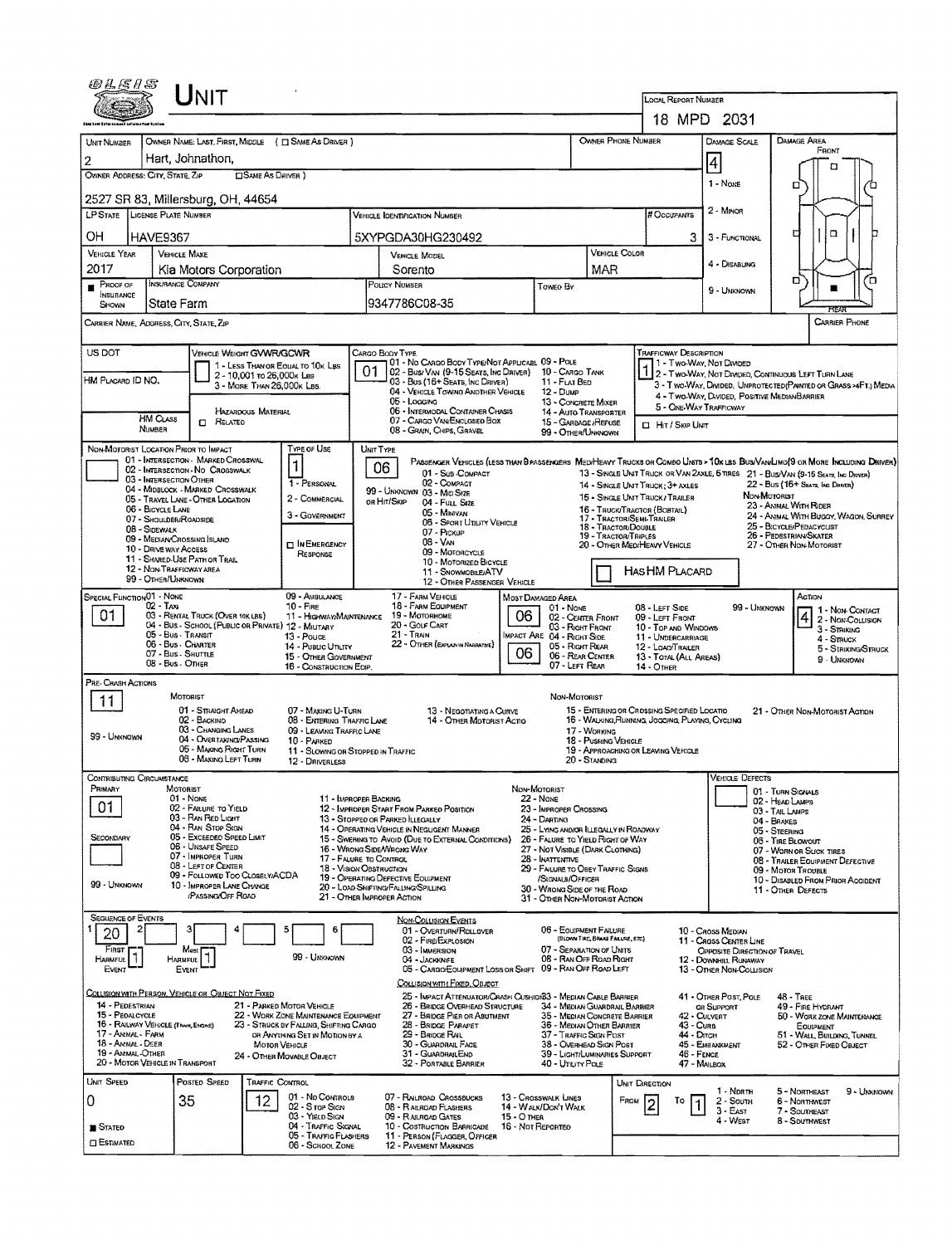|                                                                                | <b>MOTORIST / NON-MOTORIST / OCCUPANT</b>                                                                                  |                                                                                                                       |                |                                                |                                    |                                                                                            |                                                                                                                       |                                                                                                                                                                               |                                |                                                                                                      |               |                                                           |                                                               |                                                                                                         |                                                        |                        |
|--------------------------------------------------------------------------------|----------------------------------------------------------------------------------------------------------------------------|-----------------------------------------------------------------------------------------------------------------------|----------------|------------------------------------------------|------------------------------------|--------------------------------------------------------------------------------------------|-----------------------------------------------------------------------------------------------------------------------|-------------------------------------------------------------------------------------------------------------------------------------------------------------------------------|--------------------------------|------------------------------------------------------------------------------------------------------|---------------|-----------------------------------------------------------|---------------------------------------------------------------|---------------------------------------------------------------------------------------------------------|--------------------------------------------------------|------------------------|
|                                                                                |                                                                                                                            |                                                                                                                       |                |                                                |                                    |                                                                                            |                                                                                                                       |                                                                                                                                                                               |                                |                                                                                                      |               | 18 MPD 2031                                               |                                                               |                                                                                                         |                                                        |                        |
|                                                                                | UNIT NUMBER NAME: LAST, FIRST, MIDDLE                                                                                      |                                                                                                                       |                |                                                |                                    |                                                                                            |                                                                                                                       |                                                                                                                                                                               |                                | Date of Birth                                                                                        |               |                                                           | Age                                                           |                                                                                                         | GENDER<br>F                                            | F - FEMALE             |
|                                                                                | Loper, Leah, Beth<br>ADDRESS, CITY, STATE, ZIP                                                                             |                                                                                                                       |                |                                                |                                    |                                                                                            |                                                                                                                       |                                                                                                                                                                               |                                | 07/07/1994                                                                                           |               |                                                           | 24<br>CONTACT PHONE - INCLUDE AREA CODE                       |                                                                                                         |                                                        | M - MALE               |
|                                                                                | 40035 CR 33, Warsaw, OH, 43844                                                                                             |                                                                                                                       |                |                                                |                                    |                                                                                            |                                                                                                                       |                                                                                                                                                                               |                                |                                                                                                      |               | 740-575-2339                                              |                                                               |                                                                                                         |                                                        |                        |
| <b>NJURIES</b>                                                                 | INJURED TAKEN BY EMS AGENCY                                                                                                |                                                                                                                       |                |                                                |                                    |                                                                                            | Medical Facility Injured Taken To                                                                                     |                                                                                                                                                                               | SAFETY EQUIPMENT USED          |                                                                                                      |               |                                                           | DOT COMPUANT SEATING POSITION AIR BAG USAGE EJECTION TRAPPED  |                                                                                                         |                                                        |                        |
| $\vert$ 1                                                                      |                                                                                                                            |                                                                                                                       |                |                                                |                                    |                                                                                            |                                                                                                                       | 04                                                                                                                                                                            |                                | <b>I</b> MOTORCYCLE<br>HELMET                                                                        |               | 01                                                        | 9                                                             |                                                                                                         |                                                        | 1                      |
| OL STATE                                                                       | <b>OPERATOR LICENSE NUMBER</b>                                                                                             |                                                                                                                       | OL CLASS<br> 4 | No<br>O V∧uD                                   | M/C<br>$\Box$ $_{\text{EMD}}$      | CONDITION<br>$\overline{1}$                                                                | ALCOHOL/DRUG SUSPECTED ALCOHOL TEST STATUS ALCOHOL TEST TYPE ALCOHOL TEST VALUE DRUG TEST STATUS DRUG TEST TYPE<br>11 |                                                                                                                                                                               |                                | 1                                                                                                    |               |                                                           |                                                               |                                                                                                         |                                                        |                        |
| OH                                                                             | UK840663<br>OFFENSE CHARGED ( T LOCAL CODE)                                                                                |                                                                                                                       |                | DL.<br><b>OFFENSE DESCRIPTION</b>              |                                    |                                                                                            |                                                                                                                       | 11                                                                                                                                                                            | Citation Number                |                                                                                                      |               |                                                           | HANDS-FREE                                                    |                                                                                                         | <b>DRIVER DISTRACTED BY</b>                            |                        |
|                                                                                |                                                                                                                            |                                                                                                                       |                |                                                |                                    |                                                                                            |                                                                                                                       |                                                                                                                                                                               |                                |                                                                                                      |               |                                                           | $\square$ Device<br>USED                                      |                                                                                                         |                                                        |                        |
|                                                                                | UNIT NUMBER   NAME: LAST, FIRST, MIDDLE                                                                                    |                                                                                                                       |                |                                                |                                    |                                                                                            |                                                                                                                       |                                                                                                                                                                               |                                | DATE OF BIRTH                                                                                        |               |                                                           | AGE                                                           |                                                                                                         | Gender                                                 | F - FEMALE             |
|                                                                                | Hart, Bridgette, A                                                                                                         |                                                                                                                       |                |                                                |                                    |                                                                                            |                                                                                                                       |                                                                                                                                                                               |                                | 02/11/1990                                                                                           |               |                                                           | 28                                                            |                                                                                                         | F                                                      | M - MALE               |
|                                                                                | ADDRESS, CITY, STATE, ZiP                                                                                                  |                                                                                                                       |                |                                                |                                    |                                                                                            |                                                                                                                       |                                                                                                                                                                               |                                |                                                                                                      |               |                                                           | CONTACT PHONE - INCLUDE AREA CODE                             |                                                                                                         |                                                        |                        |
| <b>NJURIES</b>                                                                 | 2527 SR 83, Millersburg, OH, 44654<br>INJURED TAKEN BY EMS AGENCY                                                          |                                                                                                                       |                |                                                |                                    |                                                                                            | MEDICAL FACILITY INJURED TAKEN TO                                                                                     |                                                                                                                                                                               | SAFETY EQUIPMENT USED          |                                                                                                      |               | 330-600-9926                                              | DOT COMPLIANT SEATING POSITION AIR BAG USAGE EJECTION TRAPPED |                                                                                                         |                                                        |                        |
| $\vert$ 1                                                                      | 1                                                                                                                          |                                                                                                                       |                |                                                |                                    |                                                                                            |                                                                                                                       | 04                                                                                                                                                                            |                                | H MOTORCYCLE<br>HELMET                                                                               |               | 01                                                        |                                                               |                                                                                                         |                                                        |                        |
| OL STATE                                                                       | <b>OPERATOR LICENSE NUMBER</b>                                                                                             |                                                                                                                       | OL CLASS       | No                                             | M/C                                | CONDITION                                                                                  | ALCOHOL/DRUG SUSPECTED ALCOHOL TEST STATUS ALCOHOL TEST TYPE ALCOHOL TEST VALUE DRUG TEST STATUS DRUG TEST TYPE       |                                                                                                                                                                               |                                |                                                                                                      |               |                                                           |                                                               |                                                                                                         |                                                        |                        |
| OН                                                                             | TC859123                                                                                                                   |                                                                                                                       | 4              | <b>DVALD</b><br>D.                             | l¤ <sub>Ero</sub>                  | $\mathbf{1}$                                                                               | 1                                                                                                                     | $\vert$ 1                                                                                                                                                                     |                                | 1                                                                                                    |               |                                                           |                                                               |                                                                                                         |                                                        |                        |
|                                                                                | OFFENSE CHARGED ( <b>ELOCAL CODE)</b>                                                                                      |                                                                                                                       |                | <b>OFFENSE DESCRIPTION</b>                     |                                    |                                                                                            |                                                                                                                       |                                                                                                                                                                               | CITATION NUMBER                |                                                                                                      |               |                                                           | <b>HANDS-FREE</b><br>$\square$ Device                         |                                                                                                         | <b>DRIVER DISTRACTED BY</b>                            |                        |
|                                                                                |                                                                                                                            |                                                                                                                       |                |                                                |                                    |                                                                                            |                                                                                                                       |                                                                                                                                                                               |                                |                                                                                                      |               |                                                           | Usen                                                          |                                                                                                         |                                                        |                        |
| NJURIES<br>2 - POSSIBLE<br>$5 -$ Fatal $\therefore$<br><b>SEATING POSITION</b> | 1 - No Injury / None Reporte.<br>3. NON-INCAPACITATING<br>4 - INCAPACITATING                                               | INJURED TAKEN BY<br>A - Not Transported /<br>TREATED AT SCENE<br>$2 - EMS$<br>3 - Pouce<br>$4 -$ Other<br>9 - Unknown |                |                                                | SAFETY EQUIPMENT USED<br>MOTORIST. | 02 - S HOULDER BELT ONLY USED<br>03 - LAP BELT ONLY USED                                   | 01 - NONE USED - VEHICLE OCCUPANT<br>04 - S HOULDER AND LAP BELT ONLY USEO                                            | 99 - Unknown Safety Equipment<br>05 - CHILD RESTRAINT SYSTEM-FORWARD FACING 09 - NONE USED<br>06 - CHILD RESTRANT SYSTEM-REAR FACING<br>07 - Booster Seat<br>08 - HELMET USED |                                |                                                                                                      |               | NON-MOTORIST<br>10 - HELMET USED<br>(ELBOAS, KINEES, ETC) | 11 - Protective Paos Used: 14 - Other<br>AIR BAG USAGE        |                                                                                                         | 12 - REFLECTIVE COATING<br>13 - Ligimna                |                        |
|                                                                                | 01 - FRONT - LEFT SIDE (MOTORCYCLE DRIVER)<br>02 - FRONT MIDDLE<br>03 - Front - Right Side                                 |                                                                                                                       |                | 08 - Third - Middle<br>09 - THIRD - RIGHT SIDE |                                    | 07 - THIRD - LEFT SIDE (MOTOROTELE SIDE CAR)                                               |                                                                                                                       | 12 - PASSENGER IN UNENCLOSED CARGO AREA<br>13 - Trailing Unit<br>14 - RIDING ON VEHICLE EXTERIOR (NON-TRANSO UNIT)                                                            |                                |                                                                                                      |               |                                                           |                                                               | 1 - Not Deployed<br>2 - DEPLOYED FRONT<br>3 - DEPLOYED SIDE                                             |                                                        |                        |
|                                                                                | 04 - SECOND - LEFT SIDE (MOTORCYCLE PASSENGER)<br><sup>୍</sup> 05 - Second Middle - ∑ୁଞ୍ଚକୁକ :<br>06 - Secono - Right Side |                                                                                                                       |                |                                                |                                    | 10 - SLEEPER SECTION OF CAB (TRUCK)<br>(Note Trusted Unit Such as A Bus, Proceed with Cap) | 11 - PASSENGER IN OTHER ENCLOSED CARGO AREA                                                                           | 15 - Non-Motorist<br>16-Отнев 2<br>99 - Unknown                                                                                                                               |                                |                                                                                                      |               |                                                           |                                                               | 5 - NOT APPLICABLE                                                                                      | 4 - DEPLOYED BOTH FRONT/SIDE<br>9 - DEPLOYMENT UNKNOWN |                        |
|                                                                                |                                                                                                                            |                                                                                                                       |                |                                                |                                    |                                                                                            |                                                                                                                       |                                                                                                                                                                               |                                |                                                                                                      |               |                                                           |                                                               | a Alisan Th                                                                                             |                                                        |                        |
| EJECTION<br>1 - Not Exected                                                    | TRAPPED <sup>*</sup>                                                                                                       | 1 - Not Trapped                                                                                                       |                | OPERATOR LICENSE CLASS<br>1 - CLASS A          |                                    |                                                                                            | $\text{ConvATION} \times \mathbb{X}$<br>1 - APPARENTLY NORMAL                                                         |                                                                                                                                                                               |                                | 5 - FELL ASLEEP, FAINTED, FATIGUE                                                                    |               |                                                           | ALCOHOL/DRUG SUSPECTED<br>1 - NONE                            |                                                                                                         |                                                        |                        |
|                                                                                | 2 - Тотацу Елестер<br>3 - PARTIALLY EJECTED<br>4 - NOT APPLICABLE                                                          | 2 - EXTRICATED BY<br>MECHANICAL MEANS<br>3 - EXTRIGATED BY                                                            |                | $2 - \text{Class } B$<br>3 - CLASS C           | 4 - REGULAR CLASS (ONG B "D")      |                                                                                            | 2 - PHYSICAL IMPARMENT<br>3 - EMOTIONI (DEPREBSED, ANGRY, DISTURBE<br>4 - ILLNESS                                     |                                                                                                                                                                               |                                | 6 - UNDER THE INFLUENCE OF<br>MEDICATIONS, DRUGS, ALCOHOL<br>7 - OTHER                               |               |                                                           | 2 - YES - ALCOHOL SUSPECTED<br>3 - Yes Had NotImpared         |                                                                                                         |                                                        |                        |
|                                                                                |                                                                                                                            | NON-MECHANICAL MEANS                                                                                                  |                |                                                | 5 - MC/Mopeo Orly                  |                                                                                            |                                                                                                                       |                                                                                                                                                                               |                                |                                                                                                      |               |                                                           | 4 - Yes - DRUGS SUSPECTED                                     |                                                                                                         | 5 - YES-ALCOHOL AND DRUGS SUSPECTED                    |                        |
|                                                                                | <b>ALCOHOL TEST STATUS</b><br>1 - NONE GIVEN                                                                               |                                                                                                                       |                | ALCOHOL TEST TYPE<br>1 - None                  |                                    | Drug Test Status<br>1 - NONE GIVEN                                                         |                                                                                                                       |                                                                                                                                                                               | Daug Test Type<br>1 - NONE     | DRIVER DISTRACTED BY<br>1 - No Distraction Reported                                                  |               |                                                           |                                                               | 8, NO. Y                                                                                                | 6 - Offer Inside The Vehicle                           |                        |
|                                                                                | 2 - Test Reruseo<br>3 - TEST GIVEN, CONTAMINATED SAMPLE/UNUSABL                                                            |                                                                                                                       |                | $2 - B$ Loop<br>3 URINE                        |                                    | 2 - TEST REFUSED                                                                           | 3 - TEST GIVEN, CONTAMENATED SAMPLE/UNUSABL                                                                           |                                                                                                                                                                               | $2 - B$ Loop<br>3 - University | $2 -$ Phone<br>3 - TEXTING / EMAILING                                                                |               |                                                           |                                                               |                                                                                                         | 7 - EXTERNAL DISTRACTION                               |                        |
|                                                                                | 4 - Test Given, Results Known<br>5 - TEST GIVEN. RESULTS UNKNOWN<br>$\Delta \sim 100$                                      |                                                                                                                       |                | 4 - BREATH<br>$5 -$ Other                      |                                    |                                                                                            | 4 - TEST GIVEN, RESULTS KNOWN<br>5 - TEST GIVEN, RESULTS UNKNOWN                                                      |                                                                                                                                                                               | 4 - OTHER                      | 4 - ELOTRONIC COMMUNICATION DEVICE<br>5 - OTHER ELECTRONIC DEVICE<br>(NAVIGATION DEVICE, RADIO, DVD) |               |                                                           |                                                               |                                                                                                         |                                                        |                        |
|                                                                                | UNIT NUMBER NAME: LAST, FIRST, MIDDLE                                                                                      |                                                                                                                       |                |                                                |                                    |                                                                                            |                                                                                                                       |                                                                                                                                                                               | èR.                            |                                                                                                      | DATE OF BIRTH |                                                           | AGE                                                           | $\mathcal{F}_{\mathcal{A}}=\mathcal{F}_{\mathcal{B}}\mathcal{F}_{\mathcal{B}}\mathcal{F}_{\mathcal{B}}$ | Gender                                                 | F - FEMALE             |
|                                                                                | Hart, Chancen                                                                                                              |                                                                                                                       |                |                                                |                                    |                                                                                            |                                                                                                                       |                                                                                                                                                                               |                                |                                                                                                      | 11/21/2013    |                                                           | 4                                                             |                                                                                                         | М                                                      | M - Male               |
|                                                                                | ADDRESS, CITY, STATE, ZIP                                                                                                  |                                                                                                                       |                |                                                |                                    |                                                                                            |                                                                                                                       |                                                                                                                                                                               |                                |                                                                                                      |               |                                                           | CONTACT PHONE - INCLUDE AREA CODE                             |                                                                                                         |                                                        |                        |
| NJURIES                                                                        | 2527 SR 83, Millersburg, OH, 44654<br>INJURED TAKEN BY EMS AGENCY                                                          |                                                                                                                       |                |                                                |                                    |                                                                                            | MEDICAL FACILITY INJURED TAKEN TO                                                                                     |                                                                                                                                                                               | <b>SAFETY EQUIPMENT USED</b>   | DOT                                                                                                  |               |                                                           | SEATING POSITION AIR BAG USAGE EJECTION TRAPPED               |                                                                                                         |                                                        |                        |
| H                                                                              | 1                                                                                                                          |                                                                                                                       |                |                                                |                                    |                                                                                            |                                                                                                                       | 04                                                                                                                                                                            |                                | <b>COMPUANT</b><br>MOTORCYCLE                                                                        |               | 04                                                        | $\mathbf{1}$                                                  |                                                                                                         |                                                        |                        |
|                                                                                | Unit Number   Name: Last, First, Middle                                                                                    |                                                                                                                       |                |                                                |                                    |                                                                                            |                                                                                                                       |                                                                                                                                                                               |                                | HELMET                                                                                               | DATE OF BIRTH |                                                           | AGE                                                           |                                                                                                         | Gender                                                 | $\vert$ 1              |
|                                                                                |                                                                                                                            | Loper, Jason, Robert                                                                                                  |                |                                                |                                    |                                                                                            |                                                                                                                       |                                                                                                                                                                               |                                |                                                                                                      | 07/02/1989    |                                                           | 29                                                            |                                                                                                         | M                                                      | F - FEMALE<br>M - MALE |
|                                                                                | ADDRESS, CITY, STATE, ZIP                                                                                                  |                                                                                                                       |                |                                                |                                    |                                                                                            |                                                                                                                       |                                                                                                                                                                               |                                |                                                                                                      |               |                                                           | CONTACT PHONE - INCLUDE AREA CODE                             |                                                                                                         |                                                        |                        |
| MURIES                                                                         | 30794 CR 319, Warsaw, OH, 43844<br>INJURED TAKEN BY EMS AGENCY                                                             |                                                                                                                       |                |                                                |                                    |                                                                                            | MEDICAL FACILITY INJURED TAKEN TO                                                                                     |                                                                                                                                                                               | SAFETY EQUIPMENT USED          | DOT<br><b>COMPLIANT</b>                                                                              |               | SEATING POSITION                                          |                                                               |                                                                                                         | AIR BAG USAGE EJECTION TRAPPED                         |                        |

 $\label{eq:1} \mathbf{A}^{(1)} = \mathbf{A}^{(1)} \mathbf{A}^{(2)} + \mathbf{A}^{(3)} \mathbf{A}^{(4)}$ 

 $\mathcal{L}^{\text{max}}_{\text{max}}$  and  $\mathcal{L}^{\text{max}}_{\text{max}}$